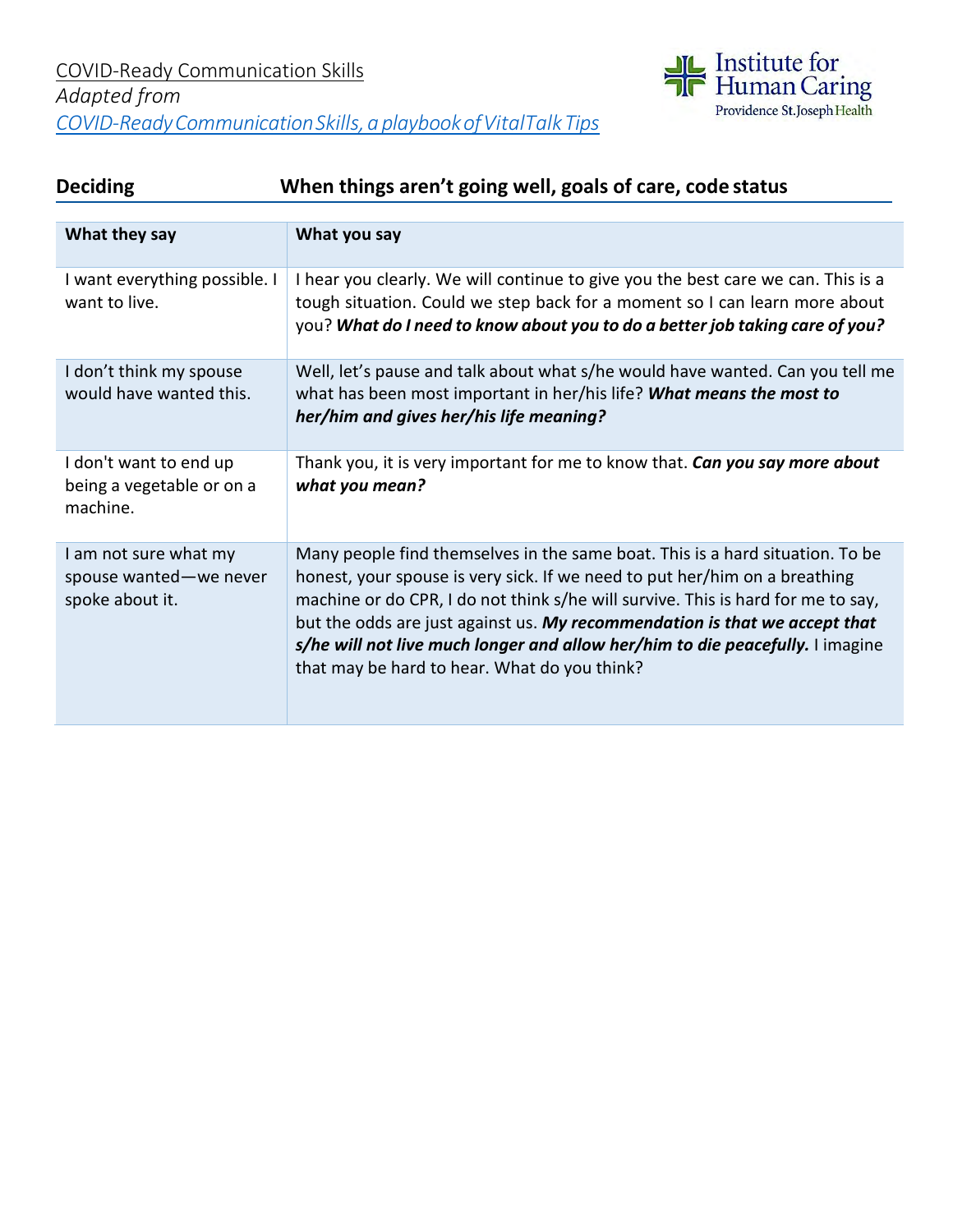

# **Resourcing in a Crisis When limitations force you to choose, and even ration**

| What they say                                                        | What you say, and why                                                                                                                                                                                                                                                                                                                                                                                                                                                                                                                                                                                                                                                                                                                                                                                                                                                                                   |
|----------------------------------------------------------------------|---------------------------------------------------------------------------------------------------------------------------------------------------------------------------------------------------------------------------------------------------------------------------------------------------------------------------------------------------------------------------------------------------------------------------------------------------------------------------------------------------------------------------------------------------------------------------------------------------------------------------------------------------------------------------------------------------------------------------------------------------------------------------------------------------------------------------------------------------------------------------------------------------------|
| My grandmother needs the<br>ICU! Or she is going to die!             | I know this is a scary situation, and I am worried for your grandmother<br>myself. This virus is so deadly that even if we could transfer her to the<br>ICU, I am not sure she would make it. So we need to be prepared that she<br>could die. We will do everything we can for her. [C]*                                                                                                                                                                                                                                                                                                                                                                                                                                                                                                                                                                                                               |
| Why can't my 90 year old<br>grandmother go to the ICU?               | This is a very difficult time and situation. The truth is that whatever we do, it<br>is very likely that your grandmother will die. I wish that wasn't the case, but<br>it is. There is a team of experienced doctors who are responsible for making<br>very difficult decisions about using limited ICU beds during the pandemic. It<br>is not up to me. They will be reviewing her case. It is possible that given your<br>grandmother's condition, she may not be able to go to the ICU during this<br>crisis situation. If that happens, I promise you that we will take good care of<br>her for as long as she lives. $[C]^*$                                                                                                                                                                                                                                                                      |
| Shouldn't I be in an<br>intensive care unit?                         | The hospital is being forced to use special rules about treating patients in<br>the ICU because we are trying to use our resources in a way that is fair for<br>everyone. There is a team of experienced doctors who are responsible for<br>making very difficult decisions about using limited ICU beds during the<br>pandemic. It is not up to me. Unfortunately, your condition may not meet<br>criteria for the ICU right now. If it were not for this public health crisis, we<br>might be making a different decision. This is an extraordinary time. I wish I<br>had more resources – we all do. $[C]^*$                                                                                                                                                                                                                                                                                         |
| Are you just<br>discriminating<br>against her<br>because she is old? | I can see how it might seem like that. You really care about her. No, we are<br>not discriminating. We are trying to make the best decision for each<br>individual patient, based solely on a person's medical condition and<br>likelihood of benefiting from treatments.<br>During this crisis, if there are not enough ICU beds or ventilators for every<br>patient who needs them, we can rely on public health guidelines for how to<br>give good and just care. These guidelines were developed by people of<br>multiple religions and ethnic backgrounds and included health care<br>professionals, ethicists, spiritual leaders and lay people who considered all<br>the pros and cons in <i>preparing for a public health crisis like this</i> . The<br>guidelines we are using have been approved by the leadership of<br>Providence and are consistent with state government guidelines. [C]* |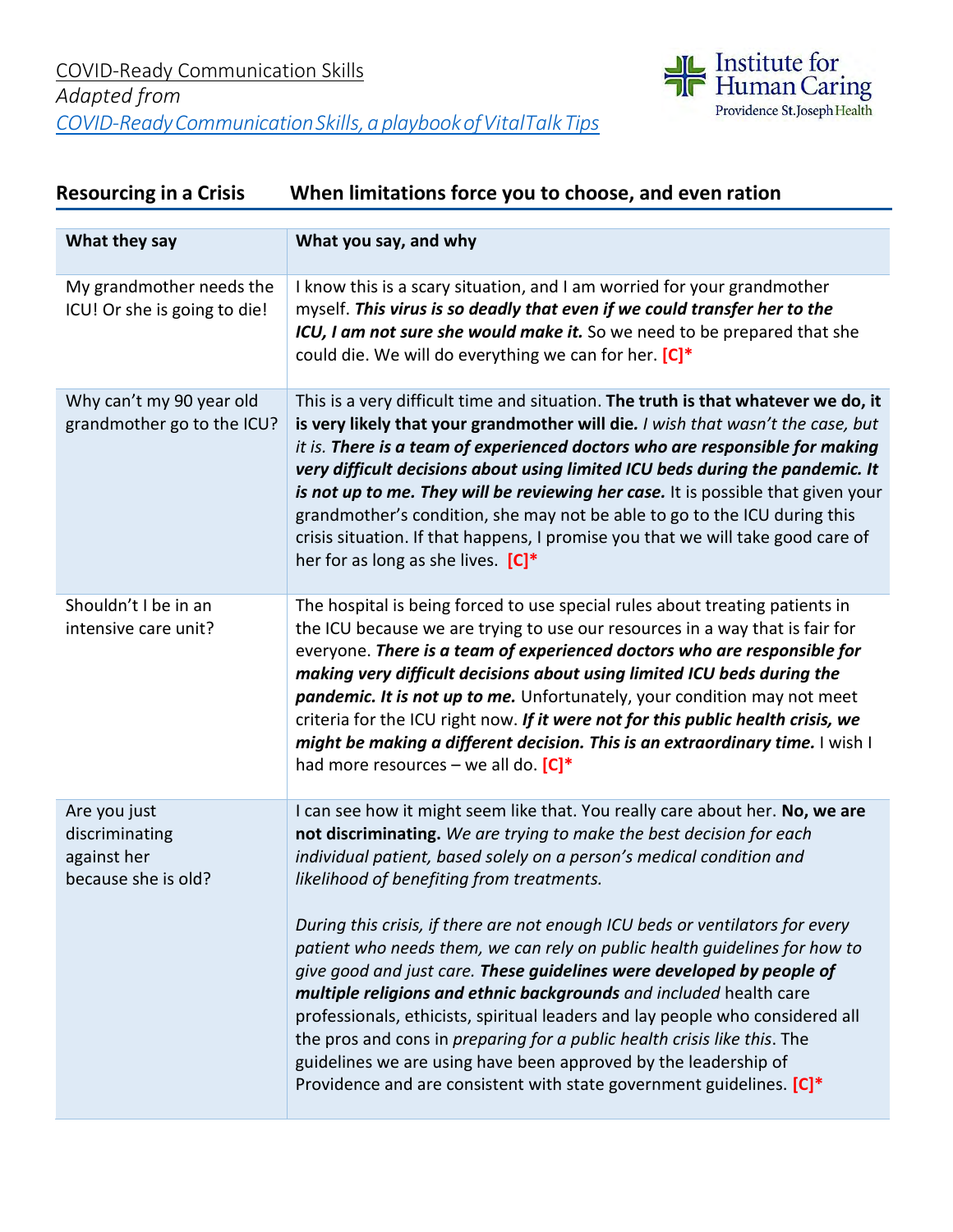

| You're treating us<br>differently because of the<br>color of our skin.              | I can imagine that you may have had negative experiences in the past with<br>health care simply because of who you are. That is not fair, and I wish<br>things had been different. But, honestly, this is not discrimination. We<br>strongly believe that every person has dignity and worth. The situation<br>today is that critical medical resources are stretched so thin that we are<br>using guidelines that were developed by people in this community -<br>including people of color - so that we can be fair. $[C]^*$ |
|-------------------------------------------------------------------------------------|--------------------------------------------------------------------------------------------------------------------------------------------------------------------------------------------------------------------------------------------------------------------------------------------------------------------------------------------------------------------------------------------------------------------------------------------------------------------------------------------------------------------------------|
| It sounds like you are<br>rationing.                                                | We are trying to use limited resources fairly. I wish we had more for<br>every single person in this hospital, but we don't. This situation affects<br>us all.<br>Many of us have colleagues, friends and family members who are ill<br>and need care. $[C]^*$                                                                                                                                                                                                                                                                 |
| You're playing God.<br>You can't do that.                                           | I am sorry. I did not mean to give you that feeling. Across the city, every<br>hospital is working together to try to use limited resources in a way that<br>is fair for everyone. I realize that we don't have enough. I wish we had<br>more. Please understand that we are all working as hard as possible. [C]*                                                                                                                                                                                                             |
| Can't you get 15 more<br>ventilators from<br>somewhere else?                        | Right now the hospital is operating over capacity. It is not possible for us to<br>increase our capacity like that overnight. I realize that must be<br>disappointing to hear. $[C]^*$                                                                                                                                                                                                                                                                                                                                         |
| How can you just take<br>them off a ventilator<br>when their life<br>depends on it? | I'm so sorry that her condition has gotten worse, even though we are<br>doing everything we can. The hard fact is that h/she is dying even with our<br>best efforts. We are in an extraordinary time, and we are following special<br>guidelines that apply to everyone. We cannot continue to provide critical<br>care to patients who are not getting better. Sadly, this means that we need<br>to accept that s/he will die, and that we need to take her/him off the<br>ventilator. I wish things were different. [C]*     |
| Who made this decision?                                                             | I can't imagine how frustrating this decision is. It was made by team made up<br>of experienced doctors who are trying to spread out resources in the best way<br>possible. I wish we had more for every person here. As their doctor, I do not<br>participate in that process. I do promise as their doctor I will continue to<br>provide the best care possible for them and ensure that their death is as<br>comfortable as possible. [C]*                                                                                  |

**[C]** = For Communicating only during a crisis.

**\*** While all clinicians may need to know how to respond to these questions, best practice would be for a physician member of the team to be the first person to discuss this with a patient or family.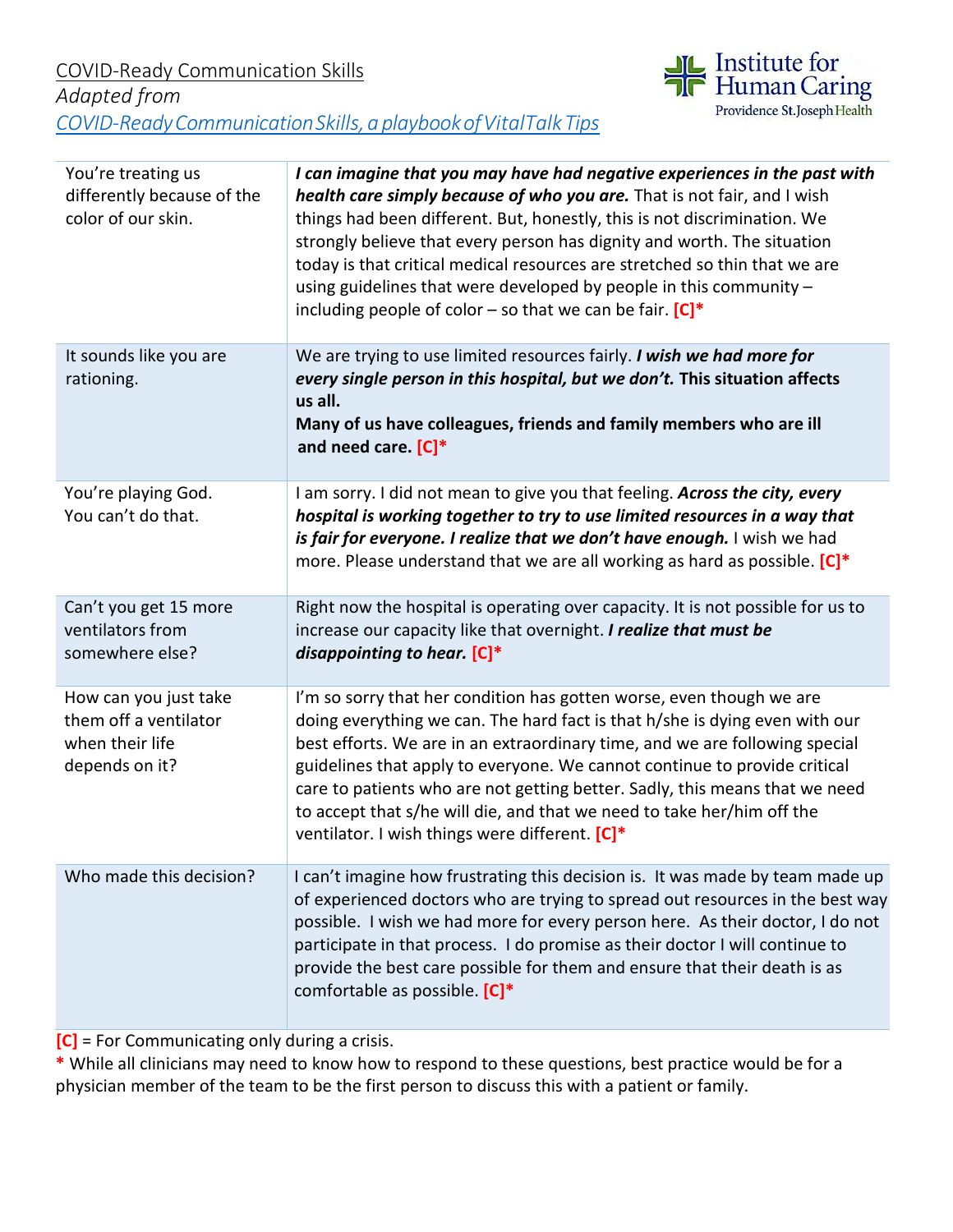

## **Notifying When you are telling someone over the phone**

| What they say                                                                 | What you say                                                                                                                 |
|-------------------------------------------------------------------------------|------------------------------------------------------------------------------------------------------------------------------|
| Yes I'm his daughter. I am 5<br>hours away.                                   | I'm sorry to be having this conversation by phone. I am calling with serious<br>news. Are you in a place where you can talk? |
| What is going on? Has<br>something happened?                                  | I am calling about your father. He died a short time ago. The cause was<br>COVID19.                                          |
| [Crying]                                                                      | I am so sorry for your loss. [Silence][If you feel you must say something: Take<br>your time. I am here.]                    |
| I knew this was coming,<br>but I didn't realize it would<br>happen this fast. | I can only imagine how shocking this must be. It is sad. [Silence] [Wait for<br>them to restart]                             |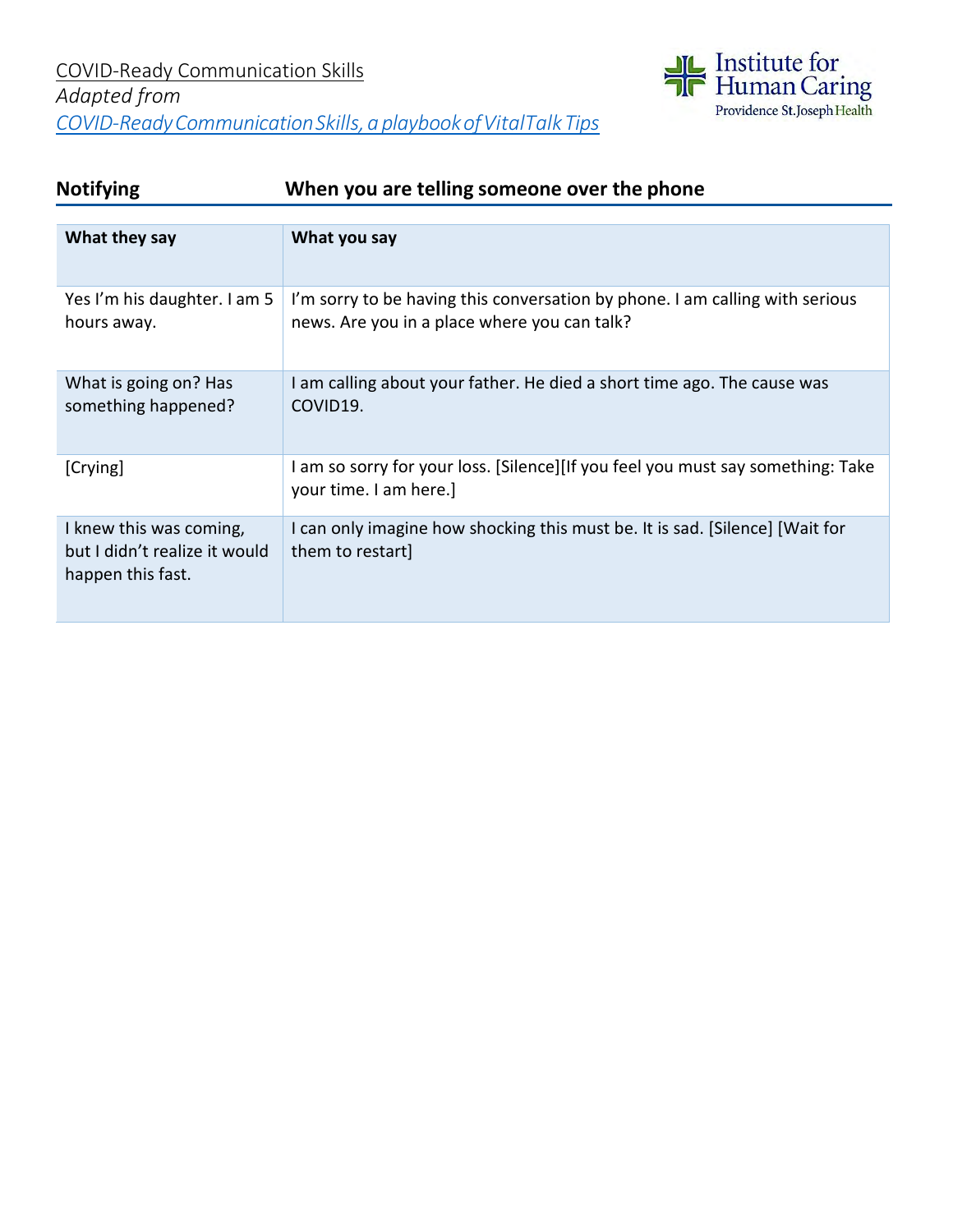

#### **For more COVID-19 communication tips review the Center to Advance Palliative Care [COVID Resources](https://www.capc.org/toolkits/covid-19-response-resources/)**

**Download the [VitalTalk Tips App](https://www.vitaltalk.org/vitaltalk-apps/) (iOS or Android)**



## **Electronic Health Record Resources (EHR)**

Comfort care order set exists in both the Epic and Meditech EHRs. These order sets contain commonly used medications and dosing for control of common symptoms. These can be accessed by:

1) **Epic** - From the orders navigator, search for the "GEN IP Adult Comfort Care Focused" orderset

| <b>El Order Sets &amp; Panels ∧</b> |                                          |           |
|-------------------------------------|------------------------------------------|-----------|
|                                     |                                          |           |
| $\overline{\phantom{a}}$            | <b>GEN IP Adult Comfort Care Focused</b> | Order Set |

2) **Meditech** - From the order set menu, search for Comfort Care Adult SS (OC/HD), N Comfort Care End of Life (NorCal), or T Palliative Medicine (Texas).

#### **Southern California example**

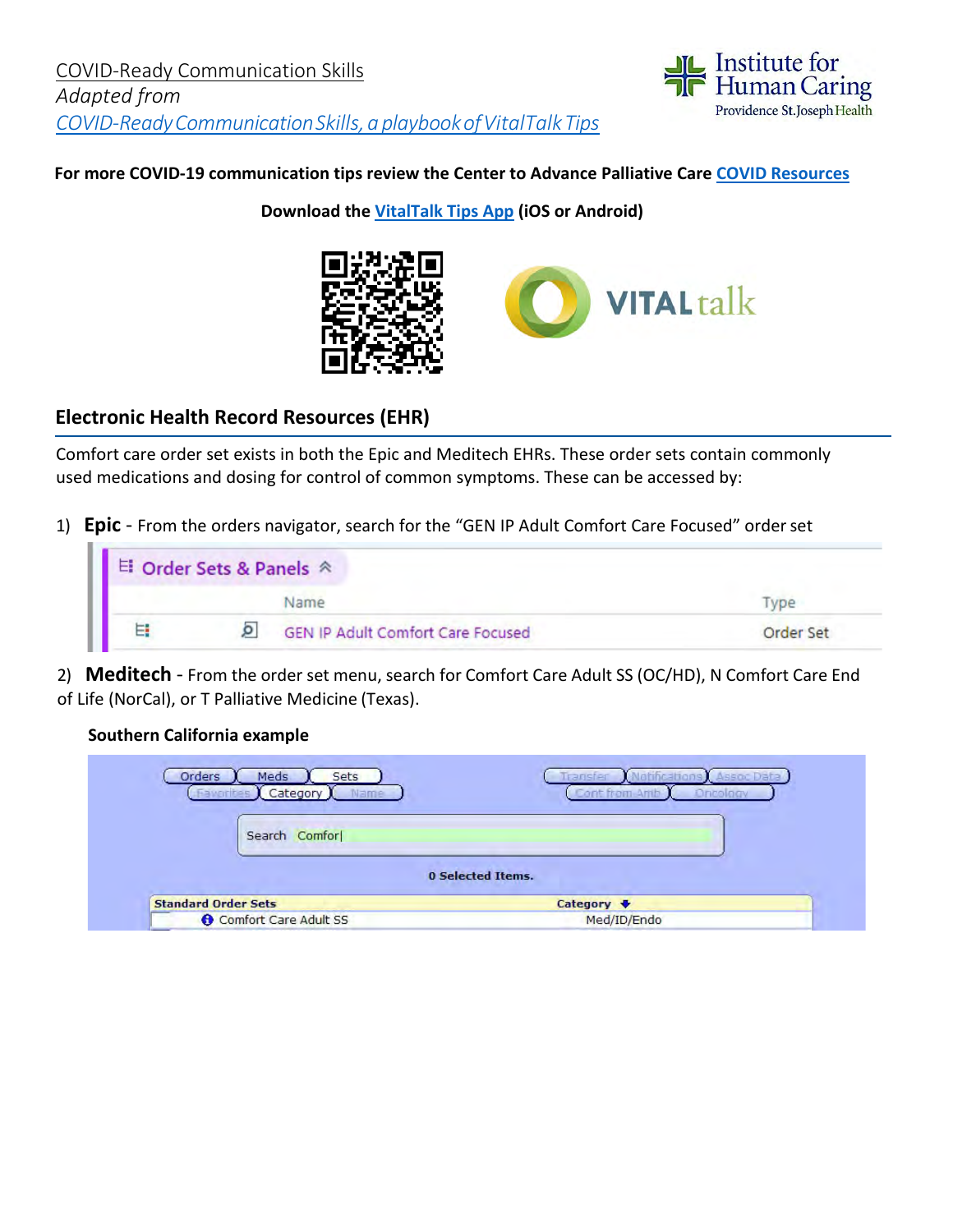

# **Rescue Medications for Symptom Distress**

Rescue medications are for symptoms that are unrelieved by regularly administered medications. Once acute symptoms are controlled, switch to standing (around the clock) regimen of the effective dosage, every 4 hours for morphine, every 6 hours for haloperidol, lorazepam, and metoclopramide. For more opioid prescribing guidance, see [pain card.](https://www.capc.org/documents/324/)

## **Pain or Shortness of Breath or Cough:**

#### **ORAL or SUBLINGUAL:**

Morphine liquid: 10 mg per 5 ml, take 2.5 ml every 30 minutes until relief. Increase to 5 ml if no relief from starting dosage.

Morphine tablets 15mg: ½ tablet PO every 30 minutes until relief. Increase to 1 tablet if no relief from starting dosage.

#### **IV or SQ:**

Morphine 5mg IV or SQ every 30 minutes until relief. Increase to 10 mg if no relief from starting dosage.

### **Nausea, Restlessness, Anxiety, Agitation, or Confusion:**

#### **ORAL or SUBLINGUAL:**

Haloperidol liquid (Haldol): 2 mg per ml, Give 1/4 ml to 1/2 ml by mouth or under tongue every hour until relief or calm.

Haloperidol tablets: 1 mg tablet, give half tablet every 1 hour until calm, increase to full tablet if no relief from starting dosage.

### **IV or SQ:**

Haloperidol 2 mg/ml  $\frac{1}{4}$  ml every hour until relief, increase to  $\frac{1}{2}$  ml if no relief from starting dosage.

## **Anxiety, Restlessness, or Agitation (not relieved by haloperidol):**

### **ORAL or SUBLINGUAL:**

Lorazepam liquid (Ativan): 2 mg per ml, Give ¼ to ½ ml by mouth or under tongue every hour until relaxed/calm, increase to 1ml if no relief from starting dosage.

Lorazepam tablets: 1 mg tablet, give  $\frac{1}{2}$  tablet every hour until calm, increase to 1 tablet if no relief.

#### **IV or SQ:**

Lorazepam 1 mg/ml, give  $\frac{1}{2}$  ml every hour until relief, increase to 1 ml if no relief from starting dose.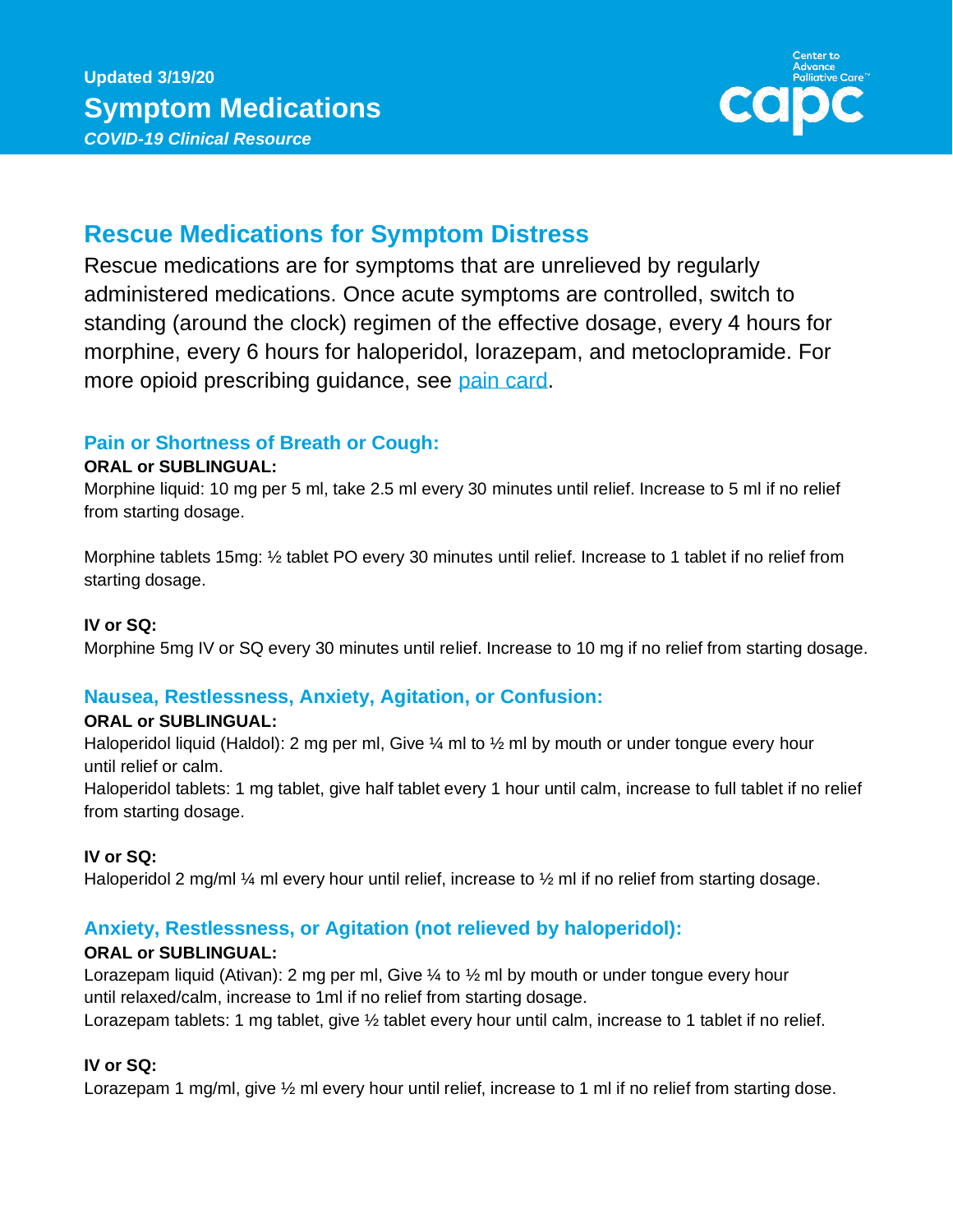# **Symptom Control**

#### **Pain, dyspnea, cough:**

#### **ORAL or SL:**

Morphine Sulfate: 15 mg ½-1 tablet every 4 hours AROUND THE CLOCK. (once we know what the average daily total requirement is to keep pain or dyspnea below a 5 out of 10, switch to a long acting pain medicine, see [pain card\)](https://www.capc.org/documents/324/).

#### **IV or SQ:**

Morphine 5 mg IV or SQ every 3 hours around the clock. Increase by 50% for pain unrelieved by starting dose.

#### **Nausea:**

#### **ORAL or SUBLINGUAL:**

Metoclopramide: 10 mg every 6 hours around the clock.

OR

Ondansetron: 4 mg every 8 hours, increase to 8 mg if no relief from starting dosage.

#### **IV or SQ:**

Metoclopramide 5 mg/ml, give 1 ml every 6 hours around the clock. OR Ondansetron: 0.15 mg/kg IV every 8 hours

**\*\*If using antiemetics for opioid-induced nausea give 30 minutes before morphine to prevent nausea - this should only be necessary for 3-4 days as nausea wears off with time.**

### **Preventing Constipation:**

Miralax powder: 1-2 capfuls in water or juice or any liquid you like *every day*. If no daily bowel movement increase to 3 capfuls. Over the counter.

+

Dulcolax suppository: 1 or 2 per rectum *every morning* after breakfast. Over the counter.